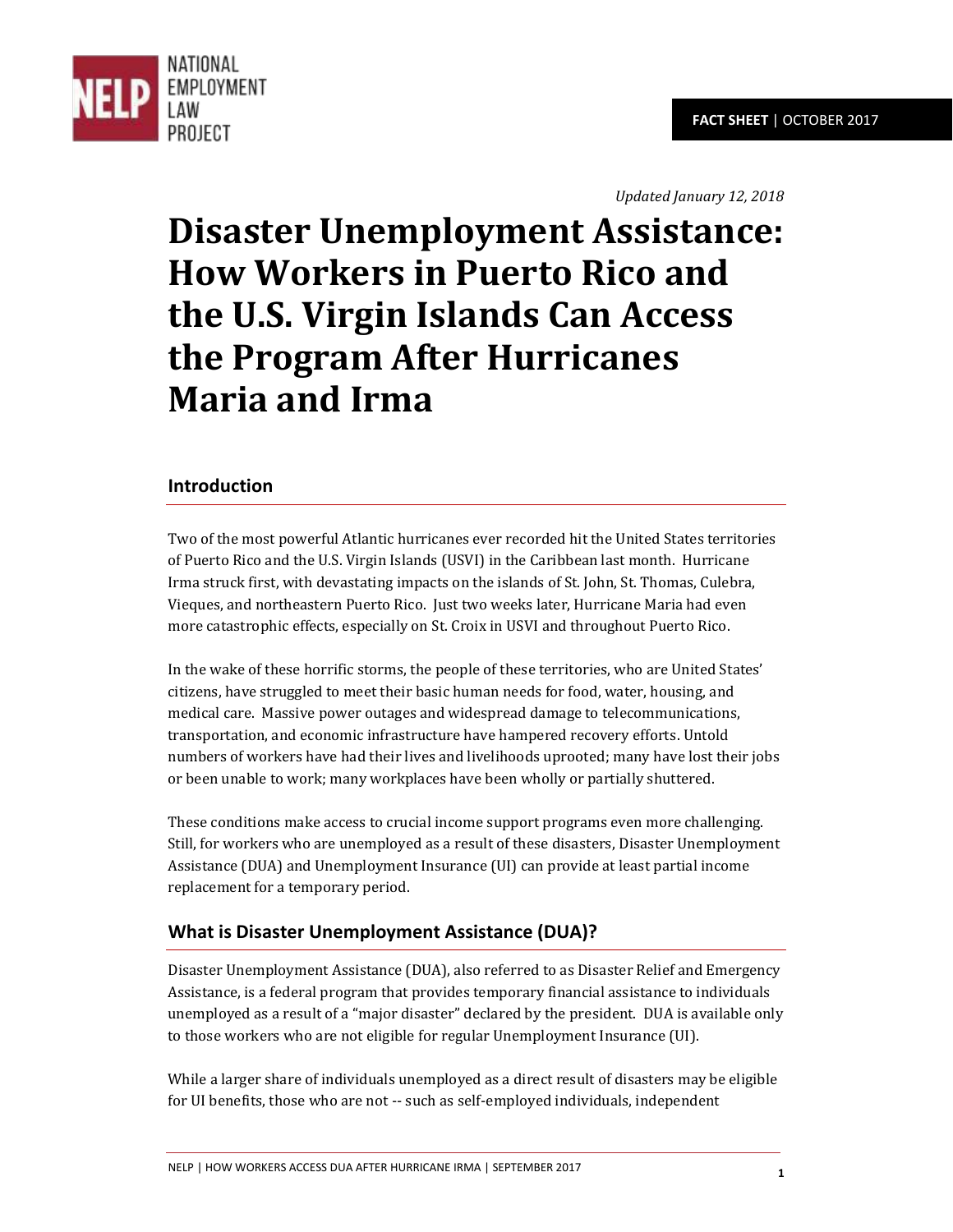contractors, domestic workers, and farmers – may qualify for DUA benefits in the designated areas covered by the federal major disaster declaration.

#### **As of September 10, 2017, major disaster declarations due to Hurricane Irma were issued for portions of bot[h Puerto Rico a](https://www.fema.gov/disaster/4336)nd th[e U.S. Virgin Islands.](https://www.fema.gov/disaster/4335)**

#### **As of September 20, 2017, major disaster declarations due to Hurricane Maria were issued for both [Puerto Rico a](https://www.fema.gov/disaster/4339)nd th[e U.S. Virgin Islands.](https://www.fema.gov/disaster/4340)**

What follows are details about availability and access to DUA in both Puerto Rico and the U.S. Virgin Islands after each of the major disasters caused by Hurricanes Maria and Irma. (Please note that this information is based on our best available knowledge; it is not a substitute for official government information. Some information has been difficult to verify due to communications issues on the islands.)

#### **Disaster Unemployment Assistance in Puerto Rico**

DUA is available in all 78 municipalities in Puerto Rico to qualified individuals who are unemployed as a direct result of Hurricane Maria.

DUA is available in 10 designated municipalities in Puerto Rico to qualified individuals who are unemployed as a direct result of Hurricane Irma.

# **Puerto Rico Municipalities in Hurricane Maria Disaster Declaration**

All 78 municipalities

The deadline for filing DUA applications for unemployment due to Hurricane Maria in Puerto Rico has been extended to **February 9, 2018**.

#### **Puerto Rico Municipalities in Hurricane Irma Disaster Declaration**

Canovanas, Catano, Culebra, Dorado, Fajardo, Loiza, Luquillo, Toa Baja, Vega Baja, Vieques

The deadline for filing DUA applications for unemployment due to Hurricane Irma in Puerto Rico has been extended to **February 9, 2018**.

#### **Where to Apply for DUA in Puerto Rico**

Claims for DUA and UI may be filed online, by telephone, or in person in Puerto Rico. (Note: The Department of Labor and Human Resources (DTRH) in Puerto Rico is urging DUA [claimants to file in person.\)](http://www.trabajo.pr.gov/det_news.asp?cnt_id=572) For Puerto Ricans who have been displaced, arrangements to assist evacuees with DUA applications may be available with states on the mainland. In New York State, residents of Puerto Rico may file DUA and UI claims by calling toll-free 888-209- 8124 between 8 a.m. and 5 p.m., Monday through Friday, or may file online at [https://www.labor.ny.gov a](https://www.labor.ny.gov/)ny day of the week.

| <b>Puerto</b> | Website: http://www.trabajo.pr.gov/index.asp                 |
|---------------|--------------------------------------------------------------|
| Rico          | Telephone: 787-945-7900, Monday through Friday, 7:00 a.m. to |
|               | $4:30$ p.m.                                                  |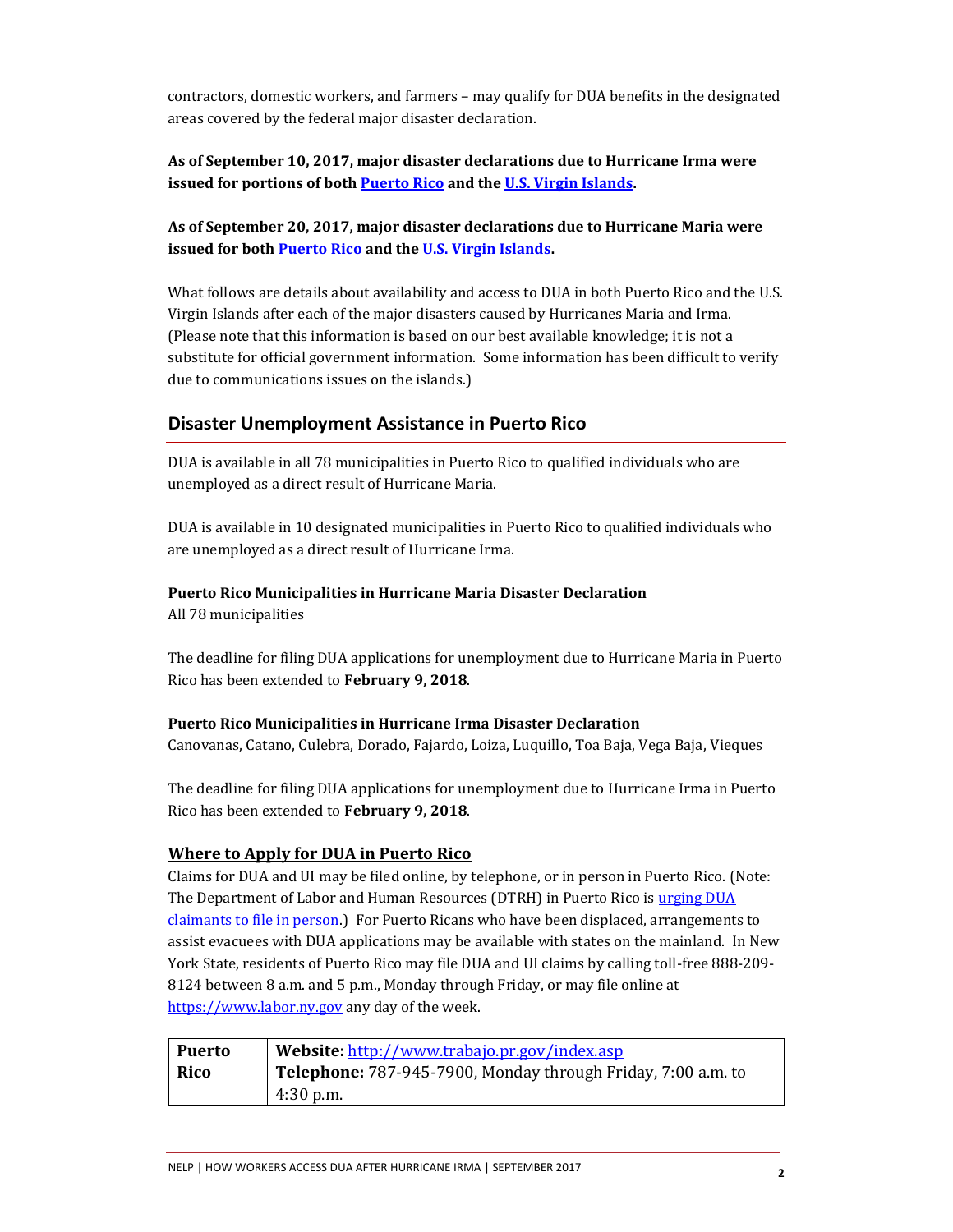| In-person: Claims may be filed in-person at Employment Security |
|-----------------------------------------------------------------|
| offices listed here:                                            |
| http://www.trabajo.pr.gov/det content.asp?cn_id=25              |
| Or at American Job Center locations listed here:                |
| http://www.careeronestop.org/localhelp/americanjobcenters/find- |
| american-job-centers.aspx?location=Puerto Rico                  |

## **Disaster Unemployment Assistance in the U.S. Virgin Islands**

DUA is available in all of the U.S. Virgin Islands to qualified individuals who are unemployed as a direct result of Hurricane Maria.

DUA is available in St. Thomas and St. John in the U.S. Virgin Islands to qualified individuals who are unemployed as a direct result of Hurricane Irma.

#### **U.S.V.I. Locations in Hurricane Maria Disaster Declaration**

St. Croix, St. John, St. Thomas

The deadline for filing DUA applications for unemployment due to Hurricane Maria in U.S.V.I. is **December 29, 2017**.

#### **U.S.V.I. Locations in Hurricane Irma Disaster Declaration**

St. John, St. Thomas

The deadline for filing DUA applications for unemployment due to Hurricane Irma in U.S.V.I. is **December 29, 2017**.

#### **Where to Apply for DUA in the U.S. Virgin Islands**

Due to severe disruptions of internet and telephone service on these islands, individuals may apply for DUA and UI in person at the locations listed below. For Virgin Islanders who have been displaced, arrangements to assist evacuees with DUA applications may be available with states on the mainland. (Note: The telephone information lines listed may or may not have service available. The website does not provide for online claims filing.)

| <b>U.S. Virgin Islands</b> | <b>In-person:</b> Claims may be filed in-person at the following<br>locations:                                                                                                   |
|----------------------------|----------------------------------------------------------------------------------------------------------------------------------------------------------------------------------|
|                            | <b>St. John:</b> U.S. Virgin Islands Legislature, St. John<br>$\bullet$<br>Annex, 1D Cruz Bay, from 10 a.m. to 3 p.m., on<br>Mondays, Wednesdays and Fridays                     |
|                            | <b>St. Thomas:</b> The U.S. Virgin Islands (USVI)<br>$\bullet$<br>Department of Labor at 2353 Kronprindsens Gade,<br>St. Thomas, from 9 a.m. to 4 p.m., Monday through<br>Friday |
|                            | <b>St. Croix:</b> Juanita Gardine Elementary School<br>$\bullet$<br>(rooms 102 and 103), from 11 a.m. to 4 p.m.,<br>Monday through Friday                                        |
|                            | Telephone: (340) 773-1994 or (340) 776-3700                                                                                                                                      |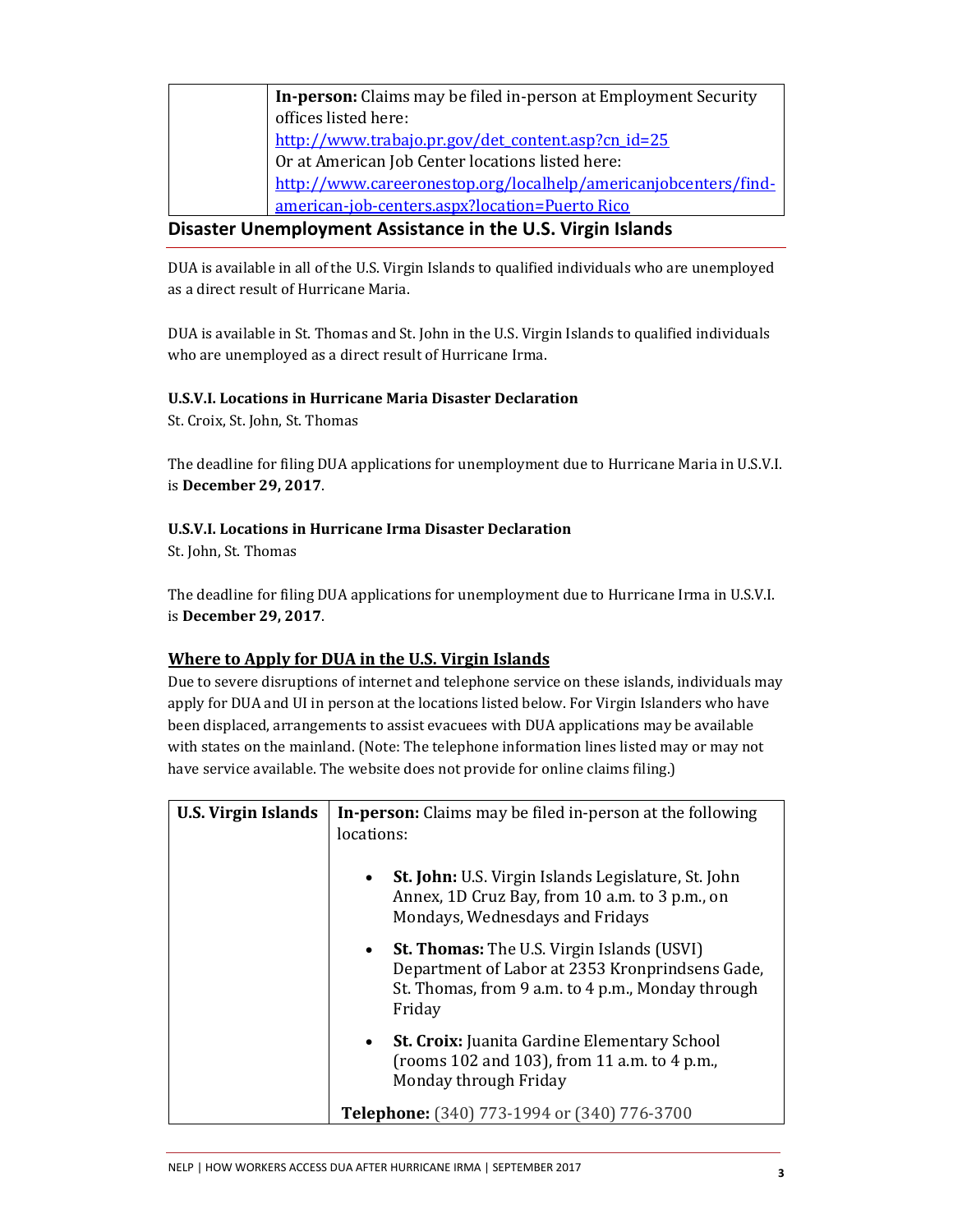#### **(See more information below about DUA eligibility and the application process.)**

For a current list of the states and counties covered by disaster declarations, see FEMA's website [\(http://www.fema.gov/disasters\)](http://www.fema.gov/disasters).

## **What are the Basic Eligibility Requirements for DUA?**

There are two major requirements for an individual to qualify for DUA: 1) The individual must be out of work as a "direct result" of a major disaster; and 2) The individual does not qualify for regular unemployment insurance (UI) from any state or U.S. territory. Once found to be eligible for DUA, workers must actively look for work and accept suitable work offered them, not unlike UI recipients. In addition, the individual must show that for every week he or she is collecting DUA, his or her unemployment continues to be the direct result of the disaster, not other factors.

## **How Much Are DUA Benefit Payments?**

Like UI benefits, DUA benefits are paid weekly, once an application is completed, filed and processed. DUA recipients receive the same weekly benefits that they would have been entitled to had they qualified for UI in the state where they were employed. However, at a minimum, DUA benefits cannot be less than one-half of the state's average weekly UI benefits (see the state maximum and minimum DUA benefit levels below).

The DUA benefits for part-time workers are pro-rated based on the hours they worked as a percent of a 40-hour work week. Note that DUA benefits are reduced by any other wage-loss compensation, including private insurance, Supplemental Unemployment Benefits, worker's compensation, and a pro-rated amount of a retirement pension or annuity.

| Puerto Rico         | \$59 Minimum Weekly DUA Benefit/\$133 Maximum  |
|---------------------|------------------------------------------------|
| U.S. Virgin Islands | \$167 Minimum Weekly DUA Benefit/\$480 Maximum |

## **How Long Will an Individual's DUA Benefits Last?**

The maximum duration of DUA benefits is 26 weeks. However, an individual's benefits cannot extend beyond the period when the disaster officially ends, which is six months from the date of the federal major disaster declaration (unless the deadline is extended by Congress). In addition, the DUA benefits cannot extend beyond when the recipient returns to work or self-employment or beyond the period when the individual's unemployment is no longer directly related to the disaster.

## **What are Some Major Examples of Individuals Who Can Collect DUA?**

Those who may be eligible for DUA and typically could not collect regular state UI benefits include: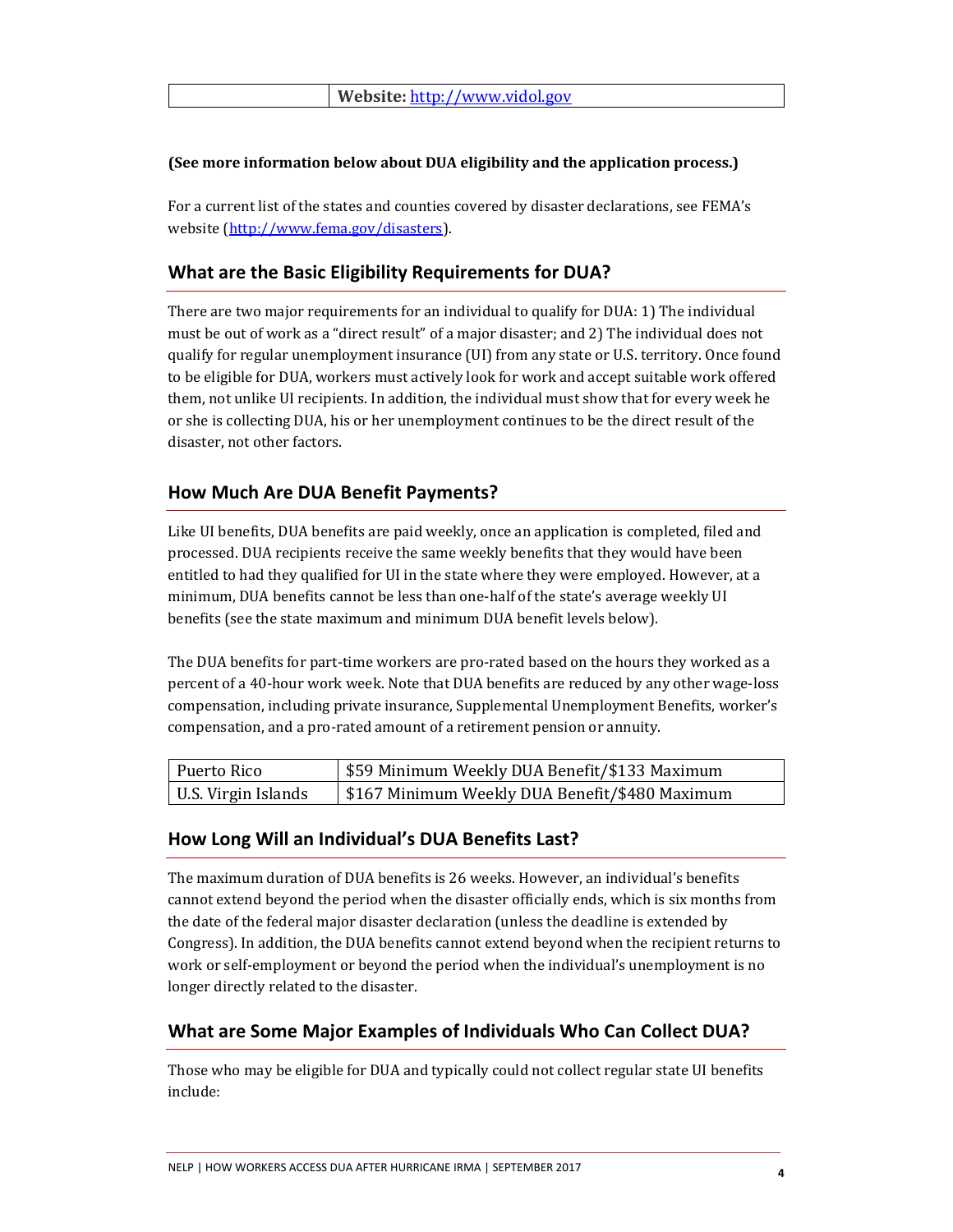- Self-employed people who lost their business or suffered a substantial interruption of activities as a direct result of a major disaster;
- Workers whose place of employment was damaged due to the disaster and work is not available;
- Workers who cannot reach their employment as a result of the disaster;
- Workers unemployed as a result of an injury caused as a direct result of the disaster;
- People who are scheduled to start work but became unemployed because they no longer have a job as a direct result of a disaster.

# **Are Workers Who Did Not Work in the Disaster Area Also Eligible for DUA if Their Unemployment Was Still Directly Caused by the Disaster?**

There are limited situations where workers outside the disaster area can qualify for DUA if they were laid off due to their employer's loss of substantial revenue from contracts with businesses located in the disaster area. However, according to the federal regulations, the employer or self-employed individual must have received at least a "majority of its revenue or income from an entity that was either damaged or destroyed in the disaster." In addition, the individual must continually establish that his or her unemployment remains directly related to the major disaster.

## **What Are the Deadlines to Apply for DUA?**

To qualify for DUA, individuals must normally apply no later than 30 days after the availability of DUA was officially announced by the state. (See the territories, localities, and application deadlines listed above for designated Maria- and Irma-impacted areas). Late applications can be accepted, but only if "good cause" is shown for the late filing. However, under no circumstances can DUA applications be accepted after the disaster period ends. (In special circumstances, the U.S. Department of Labor has extended the 30-day deadline to file DUA benefits.)

# **What Information is Necessary to Verify an Applicant's Work and Earnings?**

The DUA application requires proof of employment and earnings, as well as a Social Security Number. The proof of employment is due no later than 21 days after the application is filed with the state. For self-employed applicants, copies of tax returns are required as proof of income and self-employment. If verification of employment or other documents requested as part of the DUA application are not available, a sworn statement including other forms of verification can be submitted. Interim DUA payments can take place while the necessary documentation is gathered. However, the failure to submit the required documentation on time may result in a benefit overpayment which can later be recovered from the individual by the state. (In special circumstances, the U.S. Department of Labor has extended the 21-day deadline to provide the necessary employment and earnings information.)

## **Are agricultural workers eligible for state unemployment benefits?**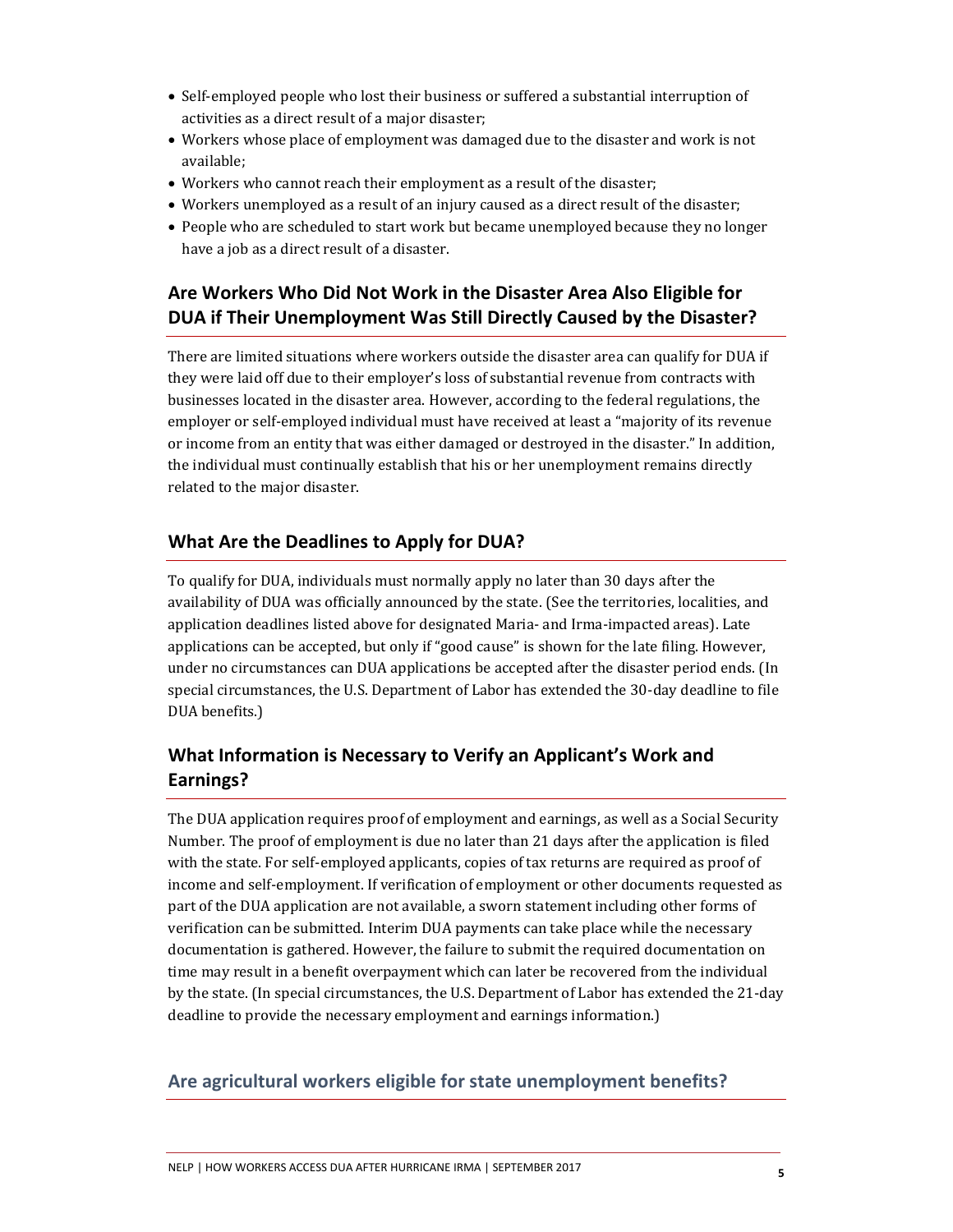Yes, many farmworkers are eligible for state unemployment benefits. If a farmworker does not qualify for state unemployment insurance (UI) benefits due to failing to meet the state UI earnings requirement, the farmworker may qualify for Disaster Unemployment Assistance (DUA).

# **Are immigrant workers eligible for state unemployment benefits and federally-funded Disaster Unemployment Assistance?**

Generally, workers who have work authorization both at the time that they were working and while they collect benefits may qualify for regular state unemployment benefits and DUA.

Individuals who are not U.S. citizens must present documentation supporting their immigration status, and the State UI agency must verify their status through a government process called Systematic Alien Verification for Entitlement Program (SAVE), administered by US Citizenship and Immigration Services (CIS).

# **What Additional Services and Resources Are Available to Workers and Families Impacted by Hurricane Irma?**

In addition to DUA, the federal government is funding a range of services for workers and families impacted by Hurricanes Irma and Maria.

- Information about Disaster Food Assistance Programs, including Disaster SNAP (food stamps), is available at the Department of Agriculture's Food and Nutrition Service website [\(https://www.fns.usda.gov/disaster/disaster-assistance\)](https://www.fns.usda.gov/disaster/disaster-assistance). In Puerto Rico, see: [https://www.fns.usda.gov/disaster/usda-disaster-food-assistance-help-puerto-rico.](https://www.fns.usda.gov/disaster/usda-disaster-food-assistance-help-puerto-rico) In U.S.V.I., see: [https://www.fns.usda.gov/disaster/usda-disaster-food-assistance-help-us](https://www.fns.usda.gov/disaster/usda-disaster-food-assistance-help-us-virgin-islands)[virgin-islands.](https://www.fns.usda.gov/disaster/usda-disaster-food-assistance-help-us-virgin-islands)
- For more information on federally-funded services in your area, refer to FEMA's Federal Disaster Assistance website [\(https://www.disasterassistance.gov/\)](https://www.disasterassistance.gov/).
- For more information on workforce programs and labor protections, refer to the U.S. Department of Labor's Severe Storm and Flood Recovery Assistance website page [\(https://www.dol.gov/general/stormrecovery\)](https://www.dol.gov/general/stormrecovery).
- Information on availability of disaster assistance for non-citizens and mixed-status families is available on FEMA's website ([https://www.fema.gov/news](https://www.fema.gov/news-release/2015/06/29/frequently-asked-questions-disaster-assistance-noncitizens)[release/2015/06/29/frequently-asked-questions-disaster-assistance-noncitizens\)](https://www.fema.gov/news-release/2015/06/29/frequently-asked-questions-disaster-assistance-noncitizens).
- Information on eligibility of disaster assistance for families with members who are not U.S. citizens is also available from the National Immigration Law Center [\(https://www.nilc.org/wp](https://www.nilc.org/wp-content/uploads/2015/11/disasterassist_immeligibility_2007-062.pdf)[content/uploads/2015/11/disasterassist\\_immeligibility\\_2007-062.pdf\)](https://www.nilc.org/wp-content/uploads/2015/11/disasterassist_immeligibility_2007-062.pdf).

#### **Related publications**

Fact Sheet: Responding at the Federal and State Levels to the Needs of Unemployed [Families Resulting from Hurricanes Harvey and Irma](http://www.nelp.org/publication/responding-at-the-federal-and-state-levels-to-the-needs-of-unemployed-families-resulting-from-hurricanes-harvey-and-irma/)